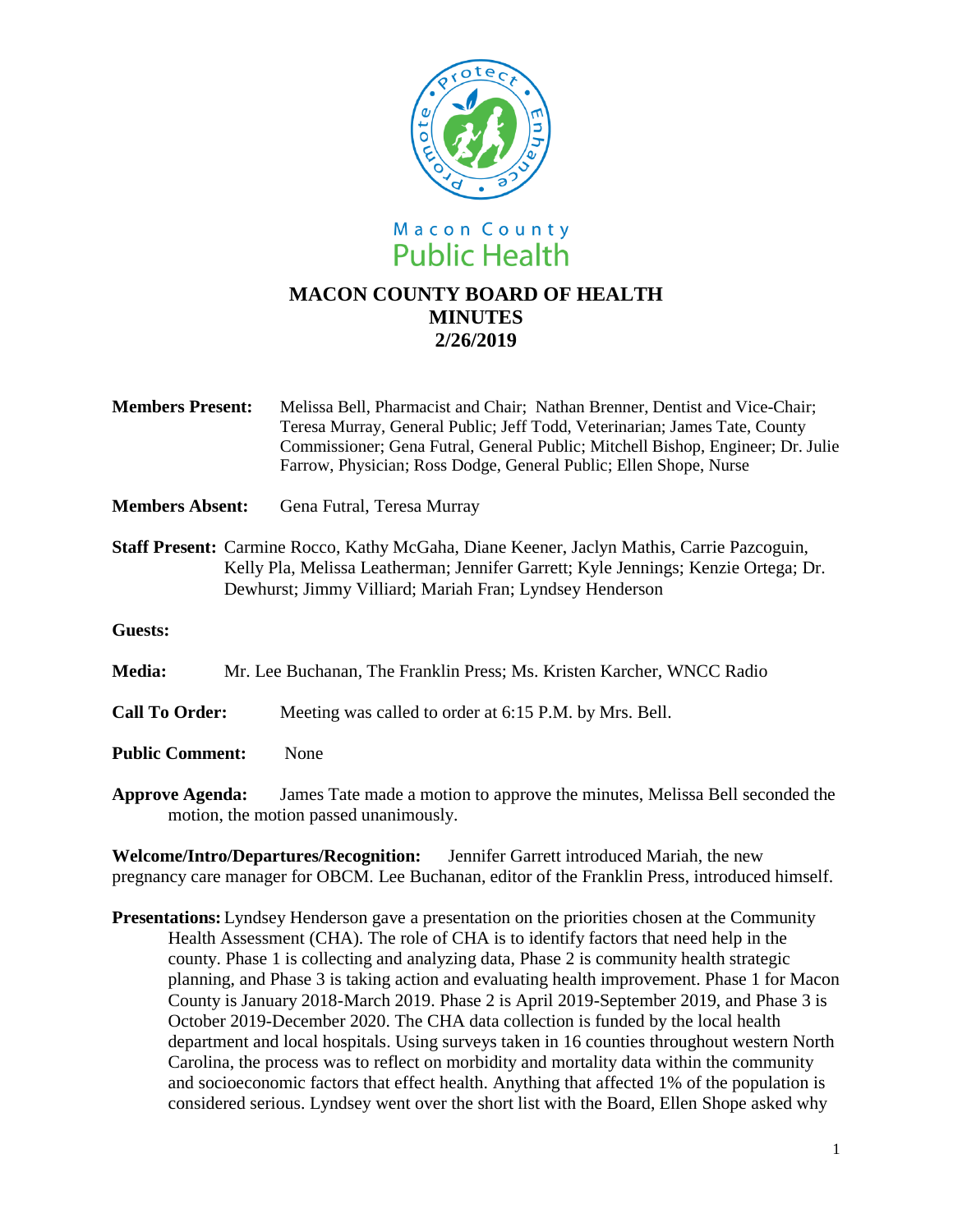mental health and suicide weren't on the list. Lyndsey explained that the CHA group decided that mental health was too large an issue. Ross Dodge made a motion to add mental health to the short list, the motion was seconded by Dr. Todd, the motion passed unanimously. Mr. Dodge had a question about the use of the term "substance abuse", stating that there are a lot of folks who smoke recreationally that never have an addiction problem, are we talking about substance abuse or substance use? Lyndsey stated that we are defining substance abuse as opioid use, but that we do look at alcohol, tobacco and other drug use as well. For rating and ranking, particpants were asked to rank health issues according to priority level, 1 being low and 4 being very high. The three areas they ranked the highest were substance abuse, overweight/obesity and domestic violence/sexual assault. A vote was taken to approve the priorities chosen by the CHA process. Mrs. Shope made a motion to approve, Mr. Dodge seconded, the motion passed unanimously.

Lyndsey told the Board that the next steps are to develop an action plan with the community, hospitals, and community groups. Dr. Todd asked when the plan would be available for the Board to look at, Lyndsey said within the next few months and that the plan will be published. Lyndsey will send out meeting invites and there will likely be a meeting for each priority area to talk about the action plan.The people that will be invited will be the Board, people on the previous task forces, community members, and community stakeholders and leaders. Contact Kristina LoughBorough for more information if you are interested in getting involved.

**Approve Minutes of Previous Meeting:** Dr. Brenner made a motion to approve the January minutes, Dr. Farrow seconded the motion. The motion passed unanimously.

## **Old Business:**

**New Business:** Diane Keener presented new lab services fees for a vote. It seems that as we progress in the community and offer more services, we have realized that we need to add these lab services to our fee schedule. Two other codes go with our integrated care as we refer to physicians and consult on treatment plans. The last fee is for a test that Dr. Farrow orders, the glucose tolerance test. Dr. Brenner made a motion approve, Dr. Todd seconded the motion, the motion passed unanimously.

Tammy Keezer presented on the draft FY20 Budget:

- Asking for about \$30K more in county funding.
- Dr. Farrow asked what is MountainWise? Tammy explained that it started out as the 1422 grant, then became regional chronic disease program, is now MountainWise. They are considering becoming a 501 3C. MCPH is the fiduciary agent for the program. One of their new funding sources is the ARC grant.
- WIC went down due to a drop in caseload.

Carmine presented on the budget opportunities for FY20

- Looking at medical specialist pay
- Molar roller's life expectancy is 15 years, it's 20 years old now. Included cost of a new one in the capital improvement plan in the county, but it is not included in the MCPH budget.
- Medicare Transformation will not impact case management, dental and some behavioral health services.
- Add ECU grant and Diabetes grant, and undetermined impact of capital improvement plan and space needs assessment